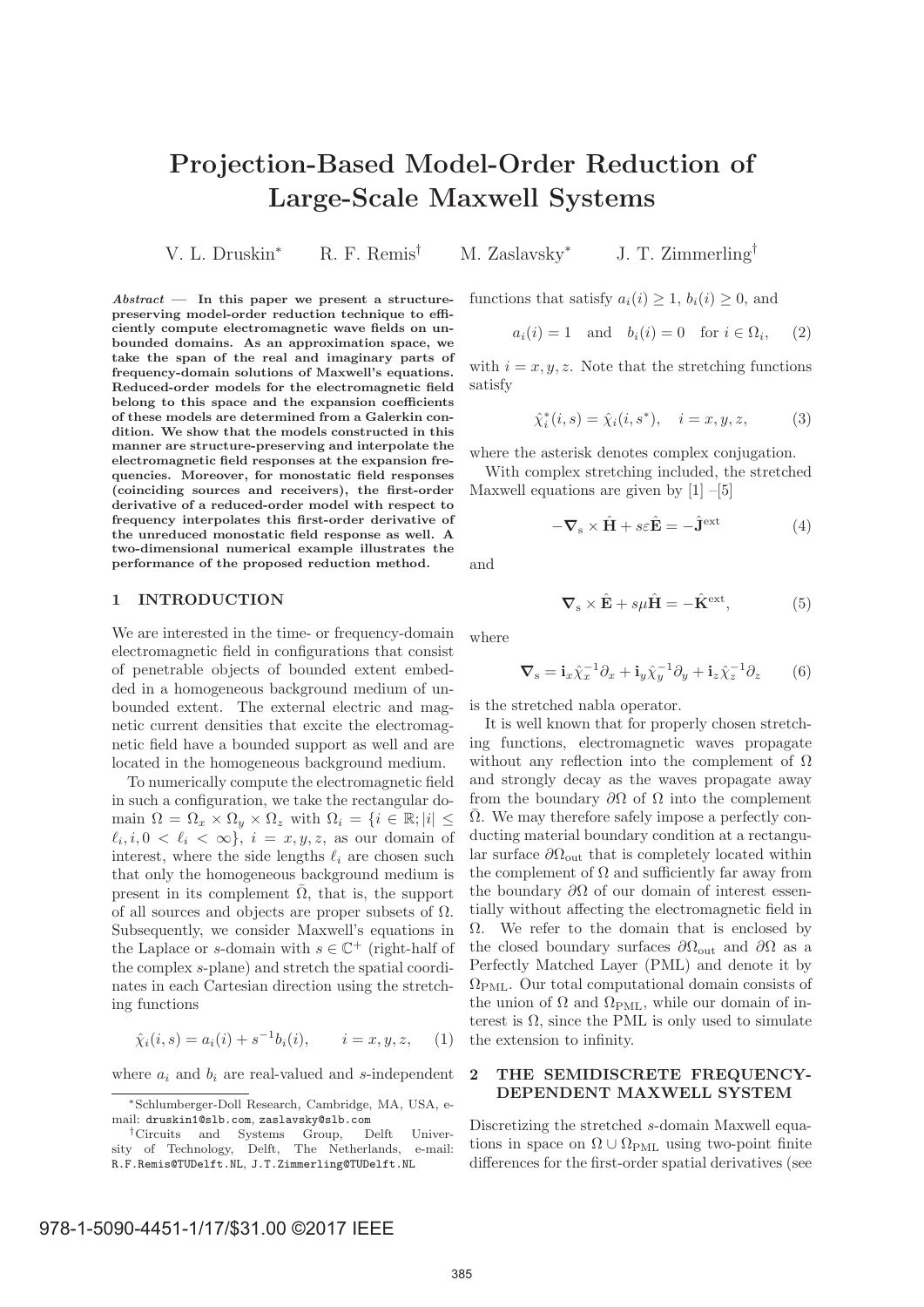[6], for example) and taking a temporal Dirac distribution operative at  $t = 0$  as a source wavelet, we end up with the large-scale semidiscrete Maxwell system

$$
\left[\hat{\mathbf{D}}(s) + s\mathbf{M}\right]\hat{\mathbf{f}}(s) = -\mathbf{q}',\tag{7}
$$

with  $s \in \mathbb{C}^+$  and where **q'** a finite-difference approximation of the external electric- or magneticcurrent density,  $\hat{\mathbf{f}}(s)$  is the electromagnetic field vector, **M** a diagonal and positive definite medium matrix, and  $\hat{\mathbf{D}}(s)$  a spatial discretization matrix containing the discretized stretched curl-operators. Note that the latter matrix is frequency-dependent due to the application of the coordinate stretching technique. Furthermore, there exists a diagonal and nonsingular step size matrix  $\mathbf{W}(s)$  such that

$$
\hat{\mathbf{D}}^{T}(s)\hat{\mathbf{W}}(s) = \hat{\mathbf{W}}(s)\hat{\mathbf{D}}(s).
$$
 (8)

Since only the diagonal elements of  $\hat{\mathbf{W}}(s)$  that correspond to step sizes located within the PML are s-dependent, we have that

$$
\mathbf{W}_{\Omega} := \mathbf{S}\hat{\mathbf{W}} \tag{9}
$$

is an s-independent step size matrix, where **S** is the support matrix of the domain of interest  $\Omega$  and

$$
\mathcal{L}_{\text{fd}} = \frac{1}{2} \mathbf{f}^T(t) \mathbf{W}_{\Omega} \mathbf{M} \mathbf{f}(t) \tag{10}
$$

is a finite-difference approximation of the free-field Lagrangian

$$
\mathcal{L} = \frac{1}{2} \iiint_{\Omega} \varepsilon |\mathbf{E}|^2 \, \mathrm{d}V - \frac{1}{2} \iiint_{\Omega} \mu |\mathbf{H}|^2 \, \mathrm{d}V. \tag{11}
$$

Finally, we note that since the stretching functions satisfy Eq. (3), we also have

$$
\hat{\mathbf{D}}^*(s) = \hat{\mathbf{D}}(s^*) \quad \text{and} \quad \hat{\mathbf{W}}^*(s) = \hat{\mathbf{W}}(s^*) \qquad (12)
$$

for  $s \in \mathbb{C}^+$ .

If we now multiply Eq. (7) by the step size matrix  $\mathbf{W}(s)$ , we obtain

$$
\hat{\mathbf{A}}(s)\hat{\mathbf{f}}(s) = \mathbf{q},\tag{13}
$$

where the source vector  $q = -\hat{W}(s)q'$  is sindependent, since the external current densities are located within the domain of interest and not inside the PML. Moreover, the Maxwell system matrix in the above equation is given by

$$
\hat{\mathbf{A}}(s) = \hat{\mathbf{W}}(s) \left[ \hat{\mathbf{D}}(s) + s\mathbf{M} \right]
$$
 (14)

and using Eqs. (8) and (12), it is easily verified that this matrix satisfies

$$
\hat{\mathbf{A}}^T(s) = \hat{\mathbf{A}}(s) \quad \text{and} \quad \hat{\mathbf{A}}^*(s) = \hat{\mathbf{A}}(s^*) \tag{15}
$$

for  $s \in \mathbb{C}^+$ .

## **3 REDUCED-ORDER ELECTROMAG-NETIC WAVE FIELD MODELS**

To construct the reduced-order models for the electromagnetic field, we first solve Eq. (13) for  $m \ge 1$ different frequenties and construct the subspace

$$
\mathcal{K}_m = \text{span}\{\hat{\mathbf{f}}(s_1), \hat{\mathbf{f}}(s_2), ..., \hat{\mathbf{f}}(s_m)\}.
$$

Having this subspace available, we take

$$
\mathcal{K}^{\rm R}_m=\text{span}\{\text{Re}\,\mathcal{K}_m,\text{Im}\,\mathcal{K}_m\}
$$

as an expansion and projection space to construct the reduced order models [7]. Observe that  $\hat{\mathbf{f}}(s_i) \in$  $\mathcal{K}_m^{\rm R}$  and  $\hat{\mathbf{f}}(s_i^*) \in \mathcal{K}_m^{\rm R}$  for  $i = 1, 2, ..., m$ , since  $\hat{\mathbf{f}}(s^*) =$  $\hat{\mathbf{f}}^*(s)$ .

Now let  $V_m$  be a basis matrix of  $\mathcal{K}_m^R$ . We approximate the field vector  $\hat{\mathbf{f}}(s)$  by an element from this subspace and write the approximation as

$$
\hat{\mathbf{f}}_m(s) = \mathbf{V}_m \hat{\mathbf{a}}_m(s),\tag{16}
$$

where  $\hat{\mathbf{a}}_m(s)$  is the 2*m*-by-1 vector of expansion coefficients. The residual that corresponds to this approximation is given by

$$
\hat{\mathbf{r}}_m(s) = \mathbf{q} - \hat{\mathbf{A}}(s)\hat{\mathbf{f}}_m(s),\tag{17}
$$

and we determine the expansion coefficients by requiring that the residual is orthogonal to the subspace  $\mathcal{K}_m^{\rm R}$ , that is, the expansion coefficients follow from the Galerkin condition

$$
\mathbf{V}_m^T \hat{\mathbf{r}}_m(s) = \mathbf{0}.\tag{18}
$$

Assuming that the reduced-order Maxwell system matrix

$$
\hat{\mathbf{R}}_m(s) = \mathbf{V}_m^T \hat{\mathbf{A}}(s) \mathbf{V}_m \tag{19}
$$

is nonsingular for  $s \in \mathbb{C}^+$ , the expansion coefficients follow as

$$
\hat{\mathbf{a}}_m(s) = \hat{\mathbf{R}}_m^{-1}(s) \mathbf{V}_m^T \mathbf{q}
$$
 (20)

and we arrive at the reduced-order model

$$
\hat{\mathbf{f}}_{m}(s) = \mathbf{V}_{m} \hat{\mathbf{R}}_{m}^{-1}(s) \mathbf{V}_{m}^{T} \mathbf{q}.
$$
 (21)

We note that from the definition of the reduced Maxwell system matrix  $(Eq. (19))$  and Eq.  $(15)$  it follows that  $\mathbf{R}_m(s)$  satisfies

$$
\hat{\mathbf{R}}_m^T(s) = \hat{\mathbf{R}}_m(s) \quad \text{and} \quad \hat{\mathbf{R}}_m^*(s) = \hat{\mathbf{R}}_m(s^*) \quad (22)
$$

for  $s \in \mathbb{C}^+$ . In addition, we have

$$
\hat{\mathbf{f}}_m(s_i) = \hat{\mathbf{f}}(s_i) \quad \text{and} \quad \hat{\mathbf{f}}_m(s_i^*) = \hat{\mathbf{f}}(s_i^*), \qquad (23)
$$

that is, the reduced-order model interpolates the exact field vector at the frequencies  $s_i$ ,  $i =$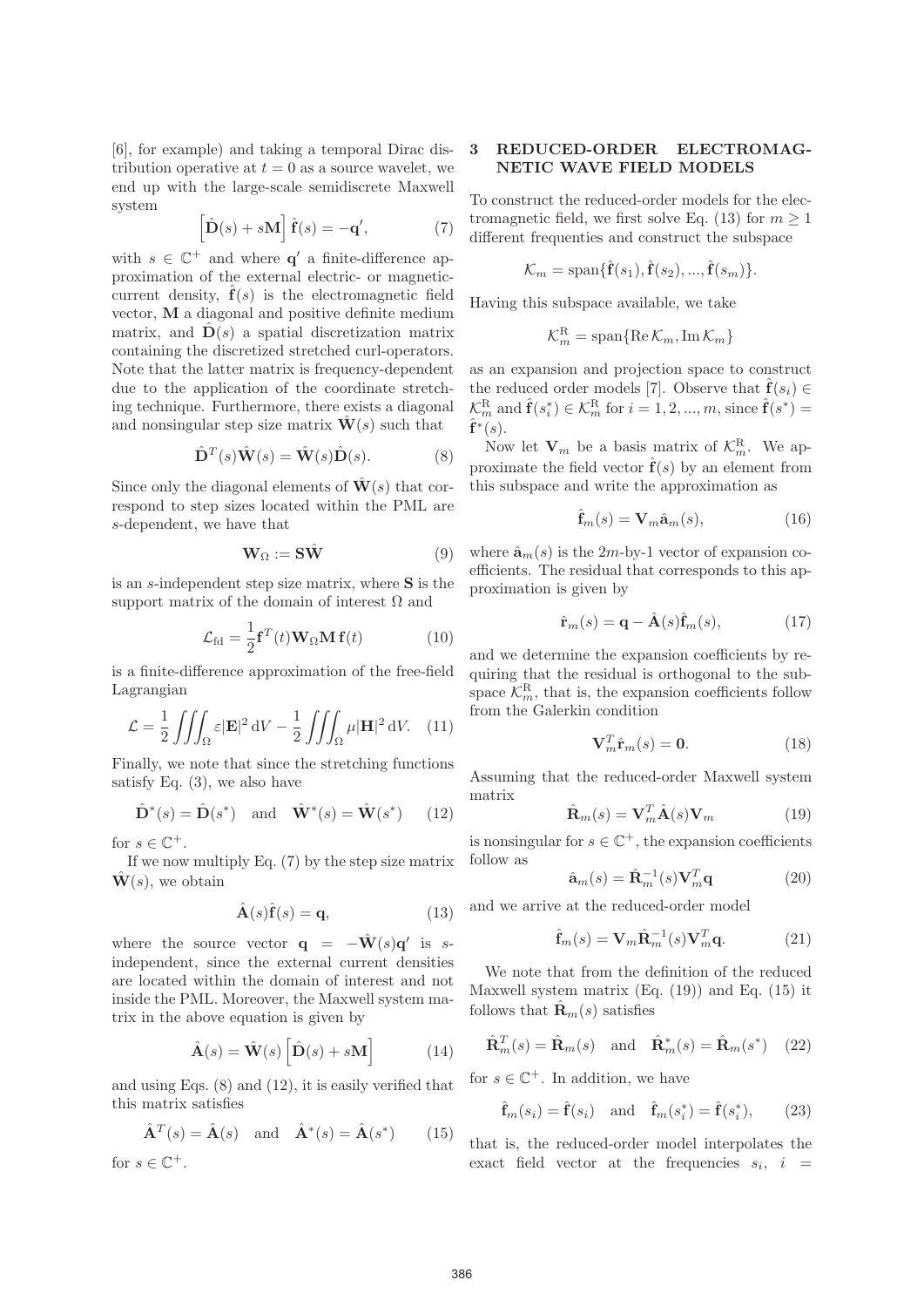

0 0.05 0.1 0.15 0.2 0.25 0.3 0.35 0.4 0.45 0.5 Normalized Frequency  $-0.0$ -0.005  $\mathsf{C}$ Response [a.u]<br>0<br>0  $0.0$ 0.015 Response [a.u]

Figure 1: A z-directed external electric current source (star) and a receiver (triangle) located at the interface between two halfspaces. The upper halfspace consists of air, while the lower halfspace has a relative permittivity  $\varepsilon_r = 1$  and a conductivity  $\sigma = 5 \cdot 10^{-4}$  S/m. The anomaly has a relative permittivity  $\varepsilon_{\rm r} = 4$  and a conductivity  $\sigma = 10^{-2} \text{ S/m}.$ 

1, 2, ..., m and their complex conjugates. Moreover, for monostatic field responses  $\mathbf{q}^T \hat{\mathbf{f}}(s)$  we also have

$$
\frac{\mathrm{d}}{\mathrm{d}s} \mathbf{q}^T \hat{\mathbf{f}}_m(s) \Big|_{s=s_i, s_i^*} = \frac{\mathrm{d}}{\mathrm{d}s} \mathbf{q}^T \hat{\mathbf{f}}(s) \Big|_{s=s_i, s_i^*}
$$
(24)

for  $i = 1, 2, ..., m$ . In other words, for monostatic field responses the first-order derivative of the monostatic reduced-order model with respect to frequency interpolates the first-order derivative of the exact monostatic field response at  $s = s_i$  and  $s = s_i^*$  for  $i = 1, 2, ..., m$ .

### **4 NUMERICAL RESULTS**

To illustrate the performance of our reduction technique, we compute the electromagnetic wave field response for the simple two-dimensional ground penetrating radar setup shown in Figure 1. This configuration consists of two halfspaces and a box shaped anomaly located in the lower halfspace. Air is present in the upper halfspace, while the lower halfspace is lossy with a relative permittivity  $\varepsilon_r = 1$ and a conductivity  $\sigma = 5 \cdot 10^{-4}$  S/m. The anomaly has a relative permittivity  $\varepsilon_{\rm r} = 4$  and a conductivity  $\sigma = 10^{-2}$  S/m. Both the z-directed electric current source (star in Figure 1 and the receiver (triangle in Figure 1 are located at the interface between the two halfspaces and the receiver measures the z-component of the electric field strength over a frequency interval running from 50 MHz to 2.4 GHz.

Furthermore, Maxwell's equations are discretized

Figure 2: Electric field strength response at the receiver location over the complete frequency band of interest. Green solid line: FDFD comparison solution, black solid line: polynomial reduced-order model of order  $m = 3500$ , black dashed line: reduced-order model presented in this paper of order  $m = 71$ . All lines essentially overlap.

in space using second-order finite-differences such that we have eight points per smallest wavelength ar 2.4 GHz. This leads to a discretized Maxwell system with  $N = 62 \cdot 10^3$  unknowns.

Using the full unreduced operator, we first compute the transfer function for this configuration using an FDFD method to obtain a comparison solution for our reduced order models. In addition, we also compute reduced-order models over the frequency band of interest using the polynomial Krylov reduction technique presented in [4]. The full unreduced and frequency-independent Maxwell operator in this technique is only needed to form matrix-vector products and no systems of equations need to be solved. Using the polynomial reduction technique, a reduced-order model of order  $m = 3500$  is required to accurately model the electric field response at the receiver location over the frequency band of interest (see Figure 2). To construct a reduced-order model based on the technique presented in this paper, we choose  $m = 71$ equidistant frequencies on the imaginary axis with an imaginary part ranging between 50 MHz and 2.4 GHz. The resulting reduced-order response is shown in Figure 2 and this response essentially coincides with the FDFD comparison solution over the complete frequency band of interest. Clearly, the technique presented in this paper produces a model with an order that is much smaller than the model obtained via the polynomial Krylov technique. However, the cost of each iteration is larger when using the present technique, since it requires